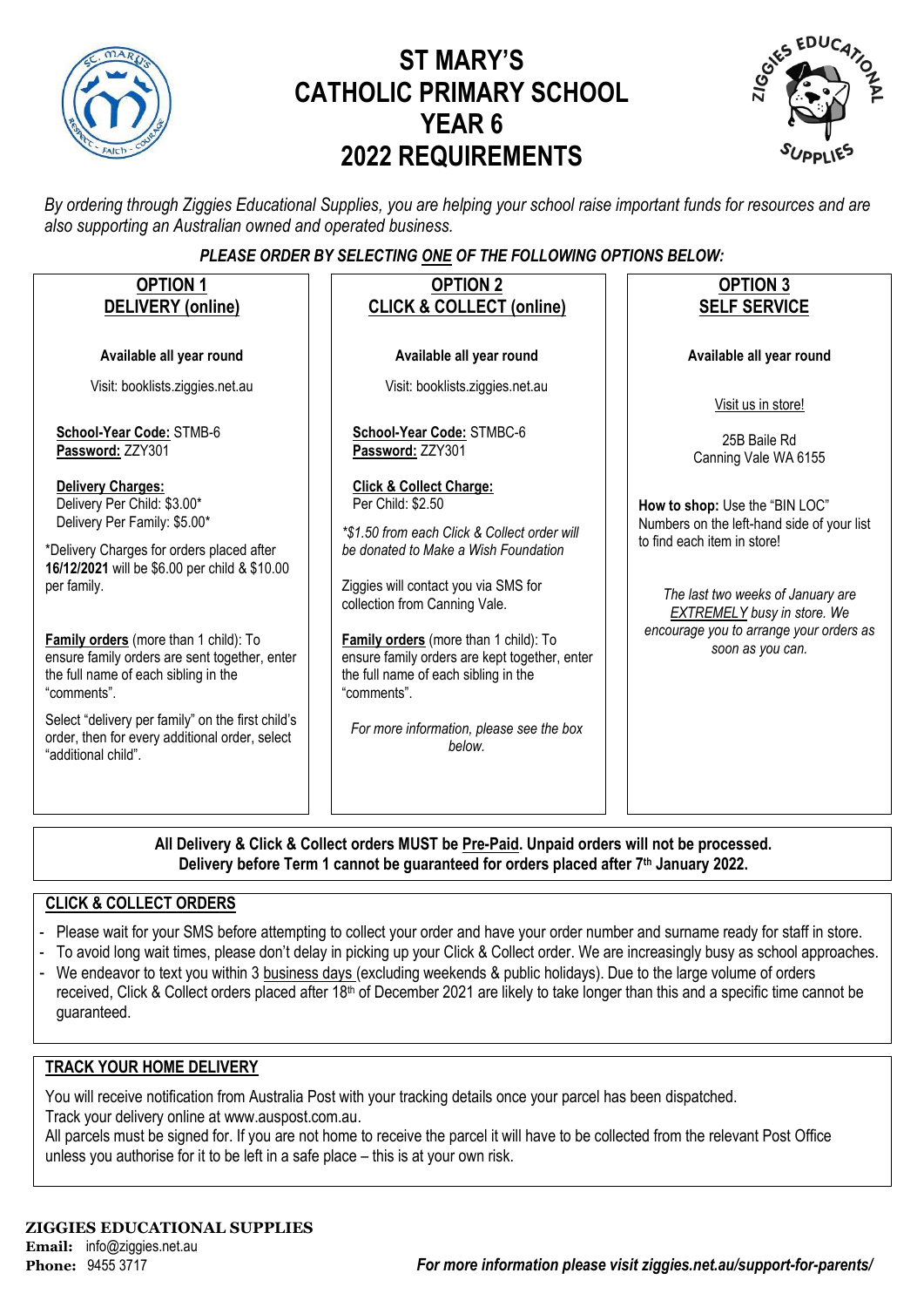

### **MISSING ITEMS**

Please ensure that you open your parcel and check your order as soon as you receive it. If you have any items missing from your pack that are not listed as being on back order, PLEASE NOTIFY US WITHIN 14 DAYS OF RECEIVING your order by emailing info@ziggies.net.au.

*Any claims made after this date will not be accepted.*

## **REFUNDS**

- Refunds will be granted for textbooks/workbooks on your Requirements List that are in **PERFECT** condition up to the **14th February 2022** or **14 days from date of purchase** (whichever is the latter). PERFECT condition = still wrapped in packaging, no name written on, no bent corners, no book covering.
- **NO REFUNDS WILL BE GIVEN FOR DIGITAL PRODUCTS.**
- Ziggies will gladly refund or exchange any items deemed faulty from the manufacturer.
- **NO REFUNDS WILL BE ISSUED FOR ITEMS MARKED WITH A #, THESE ITEMS ARE FIRM SALE.**

**Please note: A refund or exchange cannot be given if the receipt is not presented.**

| <b>Store Trading Hours:</b>                                                                                                                                                                       |                                                                                                                                                  | <b>Store locations:</b>                                                                                                                                |
|---------------------------------------------------------------------------------------------------------------------------------------------------------------------------------------------------|--------------------------------------------------------------------------------------------------------------------------------------------------|--------------------------------------------------------------------------------------------------------------------------------------------------------|
| Mon - Fri                                                                                                                                                                                         | $9:00am - 5:00pm$                                                                                                                                | 25B Baile Rd<br>❖<br>Canning Vale WA 6155                                                                                                              |
| Saturday                                                                                                                                                                                          | $9:00am - 1:00pm$                                                                                                                                |                                                                                                                                                        |
| <b>Extended hours:</b><br>Sat 8 <sup>th</sup> Jan<br>Sat 15 <sup>th</sup> Jan                                                                                                                     | $9:00$ am $-3:00$ pm<br>$9:00am - 3:00pm$                                                                                                        | <b>Parking:</b> Please be aware that there is limited parking in the<br>last two weeks of January. Please be respectful of<br>neighbouring businesses. |
| Sat 22 <sup>nd</sup> Jan<br>Thurs 27 <sup>th</sup> Jan<br>Fri 28 <sup>th</sup> Jan<br>Sat 29 <sup>th</sup> Jan<br>Sun 30 <sup>th</sup> Jan<br>Mon 31 <sup>st</sup> Jan<br>Sat 5 <sup>th</sup> Feb | $9:00am - 5:00pm$<br>$8:00am - 6:00pm$<br>$8:00am - 6:00pm$<br>$9:00am - 5:00pm$<br>$11:00am - 4:00pm$<br>$8:00am - 6:00pm$<br>$9:00am - 3:00pm$ | To avoid parking issues, we strongly encourage you to visit<br>our store earlier or select the delivery option.                                        |
| * Christmas Eve (24th Dec) 9:00am-3:00pm<br>* Closed all public holidays (i.e. Christmas Day,                                                                                                     | Boxing Day, New Year's Day, Australia Day etc.)                                                                                                  |                                                                                                                                                        |

#### **Covid-19**

Due to the current situation with Covid-19, we will be monitoring and restricting (if necessary) the number of customers in store for the safety of our customers and staff. If you are visiting our stores in the last 2 weeks of January, please be aware that you may need to wait in line to enter our stores for self-service, so please limit the number of family members you bring with you. We highly recommend that you visit before this time. All customers will be required to sign in using the Safe WA App or the manual register.

#### **Plastic Bags**

We encourage you to bring re-usable bags into store if doing self-service. Re-usable plastic and fabric bags will be available to purchase if required.

#### **Parents to Supply**

1x Homework Folder 1x Art Smock (Available from Uniform Shop) 1x Library Bag (Available from Uniform Shop)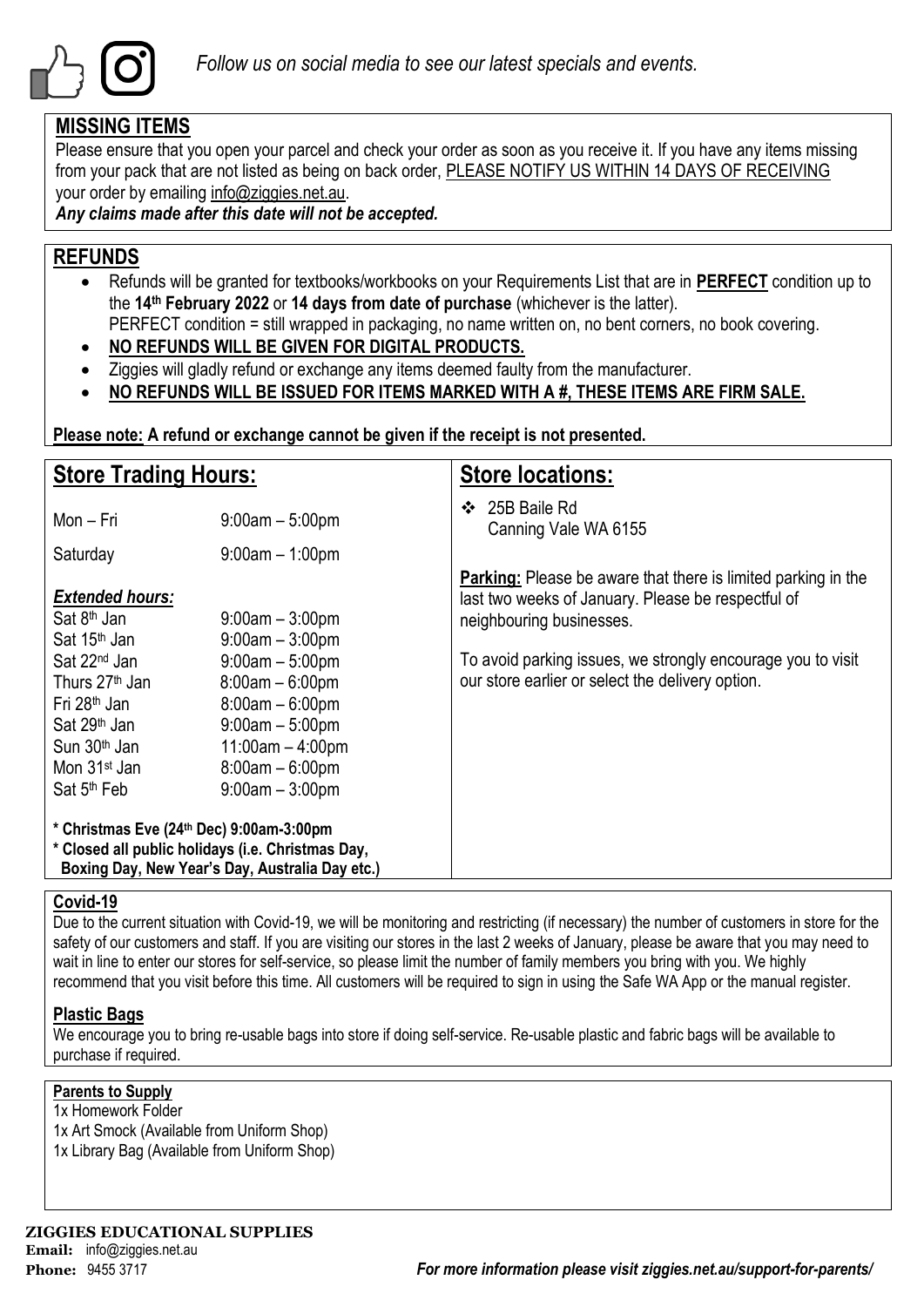## **ST MARY'S CATHOLIC PRIMARY SCHOOL YEAR 6 2022**

**Student Name:** \_\_\_\_\_\_\_\_\_\_\_\_\_\_\_\_\_\_\_\_\_\_\_\_\_\_\_ **Parent Name: \_\_\_\_\_\_\_\_\_\_\_\_\_\_\_\_\_\_\_\_\_\_\_\_\_\_\_\_\_\_\_\_\_\_\_\_\_\_\_**

**Parent Contact #: example 2 example 2 Email Contact:**  $\blacksquare$ 

Address: **and a set of the set of the set of the set of the set of the set of the set of the set of the set of the set of the set of the set of the set of the set of the set of the set of the set of the set of the set of t** 

*PLEASE TICK THE ITEMS YOU WISH TO PURCHASE*

| <b>BIN LOC</b> | <b>ITEM</b>                                                                                  | $\checkmark$           |                  | QTY PRICE EA TOTAL |          |
|----------------|----------------------------------------------------------------------------------------------|------------------------|------------------|--------------------|----------|
|                | PERSONAL ITEMS FOR STUDENT USE                                                               |                        |                  |                    |          |
| 0015*          | Desk Mat Praxis No.2 Mid-Upper Primary Marine Blue NSW (Use Year 5 mat if in good condition) |                        | 1                | \$14.95            | \$14.95  |
| 0038           | Binder A4 2D 38mm Insert White                                                               |                        | 1                | \$5.85             | \$5.85   |
| 0087           | Calculator Desktop Jastek Compact Blue (Use from previous year)                              |                        | $\mathbf 1$      | \$10.95            | \$10.95  |
| 0101           | Clipfolder A4 PE Blue                                                                        |                        | 1                | \$4.15             | \$4.15   |
| 0131           | Display Book A4 20 Inserts Blue                                                              |                        | $\overline{2}$   | \$1.95             | \$3.90   |
| 0161           | Dividers A4 Plastic 5 Tab                                                                    |                        | $\overline{2}$   | \$2.25             | \$4.50   |
| 0195           | Eraser Faber Dust Free Medium With Sleeve                                                    |                        | $\overline{2}$   | \$0.70             | \$1.40   |
| 0198           | Exercise Book 225x175 (A5) 48 Page 8mm                                                       |                        | 5                | \$0.85             | \$4.25   |
| 0234           | Exercise Book Spirax A4 96 Page 8mm                                                          |                        | $\overline{4}$   | \$2.15             | \$8.60   |
| 0250           | # Glue Stick Artline 40g Purple                                                              |                        | 3                | \$2.65             | \$7.95   |
| 0270           | Grid Book Olympic A4 96 Page 10mm                                                            |                        | $\mathbf{1}$     | \$2.10             | \$2.10   |
| 0278*          | # Headphones Kensington With Volume Control Blue (Use from previous year)                    |                        | 1                | \$14.75            | \$14.75  |
| 0281           | # Highlighter Maped Assorted Colours in Wallet 4                                             |                        | $\mathbf{1}$     | \$4.05             | \$4.05   |
| 0292           | Loose Leaf Refills A4 Ruled Reinforced 7mm Pk100                                             |                        | 1                | \$3.20             | \$3.20   |
| 0314           | # Marker Bullet Black                                                                        |                        | $\mathbf{1}$     | \$2.35             | \$2.35   |
| 0320           | # Marker Connector Faber Pens 20                                                             |                        | 1                | \$9.90             | \$9.90   |
| 0361           | # Marker Whiteboard Faber Bullet Blue (NO SUBSTITUTES)                                       |                        | $\overline{4}$   | \$2.20             | \$8.80   |
| 0402           | # Pen Fineliner Artline Supreme 0.4mm Black                                                  |                        | $\overline{c}$   | \$2.60             | \$5.20   |
| 0405           | # Pen Medium Point Artline 8210 Black                                                        |                        | $\mathbf{1}$     | \$0.45             | \$0.45   |
| 0406           | # Pen Medium Point Artline 8210 Blue                                                         |                        | 6                | \$0.45             | \$2.70   |
| 0407           | # Pen Medium Point Artline 8210 Red                                                          |                        | $\boldsymbol{6}$ | \$0.45             | \$2.70   |
| 0420           | Pencil Coloured Columbia 12                                                                  |                        | 1                | \$2.95             | \$2.95   |
| 0445           | Pencil Faber Graphite 1111 HB                                                                |                        | 8                | \$0.35             | \$2.80   |
| 0460           | Pencil Mechanical Faber 0.7mm with Eraser & Leads                                            |                        | 1                | \$2.70             | \$2.70   |
| 0470           | Pencil Sharpener Single Hole Maped Shaker                                                    |                        | $\mathbf{1}$     | \$1.00             | \$1.00   |
| 0501           | Punch Paper 2 Hole                                                                           |                        | 1                | \$4.65             | \$4.65   |
| 0506           | Ruler Wooden 30cm                                                                            |                        | $\mathbf 1$      | \$0.80             | \$0.80   |
| 0516           | Scissors Celco 165mm Yellow Handle                                                           |                        | 1                | \$2.25             | \$2.25   |
|                | If your child is left handed, please select the scissors below                               |                        |                  |                    |          |
| 0517           | Scissors Celco 165mm Left Handed Green Handle                                                |                        | 0                | \$2.25             | \$0.00   |
| 0524           | Scrap Book Jungle 335x240mm 64 Page                                                          |                        | $\mathbf 1$      | \$1.55             | \$1.55   |
| 0533           | Sheet Protectors A4 Pack 10                                                                  |                        | $\overline{c}$   | \$1.25             | \$2.50   |
| 0552           | Tissues Facial 200 Sheets 2 PLY (supplied in bulk to school)                                 |                        | $\overline{2}$   | \$2.70             | \$5.40   |
| 1083*          | Kitchen Towel Trusoft Premier 2Ply 60 Sheets Pkt2 (supplied in bulk to school)               |                        | 1                | \$3.80             | \$3.80   |
| 1263*          | Whiteboard Eraser Stat Magnetic Mini                                                         |                        | 1                | \$1.25             | \$1.25   |
|                | <b>SUBTOTAL</b>                                                                              |                        |                  |                    | \$154.35 |
|                | PLEASE TICK IF ALL OF THE ITEMS ABOVE TO BE PURCHASED                                        |                        |                  |                    |          |
|                | POSTAGE (Please tick on ELDEST child's list)                                                 |                        |                  |                    |          |
|                | Postage Per Child                                                                            |                        |                  | \$3.00             | \$3.00   |
|                | Postage Per Family                                                                           |                        | 1                | \$5.00             | \$5.00   |
|                |                                                                                              |                        |                  |                    |          |
|                | <b>PARENTS TO SUPPLY</b>                                                                     | <b>GRAND TOTAL: \$</b> |                  |                    |          |
|                | 1x Homework Folder                                                                           |                        |                  |                    |          |

1x Art Smock (Available from Uniform Shop) 1x Library Bag (Available from Uniform Shop)

#### **PLEASE TURN OVER FOR PAYMENT DETAILS**

*Prices for the above items will be charged in store. All prices include GST. Prices are subject to change. NO REFUNDS WILL BE ISSUED FOR ITEMS MARKED WITH A # .*